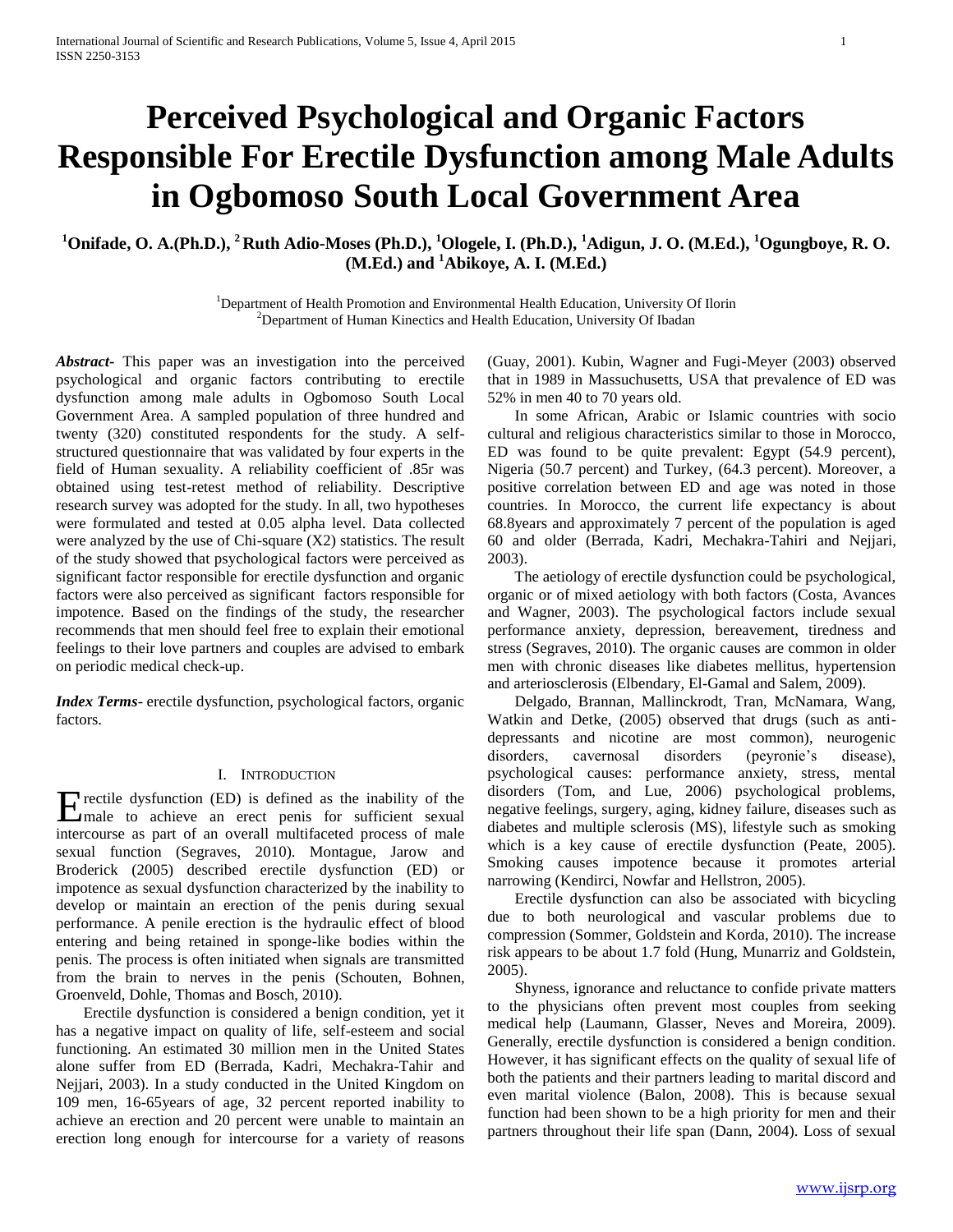harmony reduces the quality of life men and their partners (Fatusi, Ijaduola and Ojofeitimi, 2003).

## Erectile dysfunction is an important public health problem with a high misconception rate (Fatusi Ijaduola and Ojofeitimi, 2003). Most studies in the prevalence of ED in Nigeria were community based since chronic medical illnesses are becoming increasingly prevalent in our setting, a clinic based study of ED among men who have demonstrated a health-seeking behaviour and present with non-ED related problems would help physicians appreciate the magnitude and correlate of ED (Lawrence, Olubunmi, Olapade, Modupe and Eme, 2012).

 Exercise, particularly aerobic exercise is an effective treatment for erectile dysfunction. When pharmacological methods fail, a purpose-designed external vacuum pump can be used to attain erection, with a separate compression ring fitted to the penis to maintain it (John and Muhall, 2008). These pumps should be distinguished from other penis pumps (supplied without compression rings) which, rather than being used for temporary treatment of impotence are claimed to increase penis length if used frequently or vibrates as an aid to masturbation. More drastically, inflatable or rigid penile implants may be fitted surgically (Gryniewicz, Reepmeyer, Kallffman and Bushe, 2009).

## II. RESEARCH HYPOTHESES

- 1. Psychological factor is not perceived as a significant factor contributing to erectile dysfunction among male adults in Ogbomoso South Local Government Area.
- 2. Organic factor is not perceived as a significant factor contributing to erectile dysfunction among male adults in Ogbomoso South Local Government Area.

## III. METHODOLOGY

 The study was carried out with the use of descriptive survey method. The study population comprises of all male adults in Ogbomoso South Local Government Area. Five (5) wards were randomly selected for the study with the estimated population of one thousand and six hundred (1,600). Based on the population, a sample of three hundred and twenty (320) (representing 20 percent of the estimated population) was drawn with the use of stratified random sampling technique.

 A self-structured questionnaire that had been thoroughly validated by three experts in the field of human sexuality was instrument used for this study. A reliability coefficient of.85r was obtained through the use of test-retest method of reliability. Two research hypotheses were formulated and tested with the use of chi-square  $(X^2)$  statistics. The result of the analysis and interpretation of data collected for the study were tabulated and explained below;

## **Results and Discussion**

The results of the analyses are tabulated below;

 **Hypothesis 1**: Psychological factor is not perceived as a significant factor contributing to erectile dysfunction among male adults in Ogbomoso South Local Government Area.

| S/N                     | <b>ITEM</b>                           | <b>SA</b> | A      | D        | <b>SD</b> | <b>Row</b> | Cal         | Df | Crit. | Rem.           |
|-------------------------|---------------------------------------|-----------|--------|----------|-----------|------------|-------------|----|-------|----------------|
|                         |                                       |           |        |          |           | total      | ${\bf X}^2$ |    | Value |                |
| $\mathbf{1}$            | Death of beloved may result to        | 200       | 90     | 19       | 11        | 320        |             |    |       |                |
|                         | poor penile erection                  | (62.5%    | (28.1% | $(6.0\%$ | (3.4%     |            |             |    |       |                |
|                         |                                       |           |        |          |           |            |             |    |       |                |
| $\overline{2}$          | Tiredness reduces penile erection     | 250       | 60     | 6        | 4         | 320        |             |    |       |                |
|                         |                                       | (78.1%    | (18.8% | (1.9%    | (1.2%     |            |             |    |       |                |
|                         |                                       |           |        |          |           |            |             |    |       |                |
| $\mathbf{3}$            | Sexual performance anxiety may        | 190       | 95     | 20       | 15        | 320        | 90.4        | 12 | 21.03 | H <sub>O</sub> |
|                         | lead to erectile dysfunction          | (59.3%    | (29.7% | (6.3%    | (4.7%     |            |             |    |       | Rejecte        |
|                         |                                       |           |        |          |           |            |             |    |       | d              |
| $\overline{\mathbf{4}}$ | Depression<br>penile<br>may<br>causes | 255       | 40     | 19       | 6         | 320        |             |    |       |                |
|                         | erection                              | (79.7%    | (12.5% | (5.9%    | (1.9%     |            |             |    |       |                |
|                         |                                       |           |        |          |           |            |             |    |       |                |
| $5\overline{)}$         | Excessive stress may cause erectile   | 269       | 40     | 8        | 3         | 320        |             |    |       |                |
|                         | dysfunction                           | (84.1%    | (12.5% | (2.5%    | (0.9%     |            |             |    |       |                |
|                         |                                       |           |        |          |           |            |             |    |       |                |
|                         | <b>Column Total</b>                   | 1164      | 325    | 72       | 39        | 1600       |             |    |       |                |

**Table 1: Chi-square (X<sup>2</sup> ) analysis showing perception of psychological factor on erectile dysfunction**

 The findings from the analysis of table one (1) above shows that calculated chi-square  $(X^2)$  value of 90.4 against the critical value of 21.0 at 0.05 alpha level of significance with degree of freedom (df) of 12. Thus, the calculated  $X^2$  value (90.4) is greater than the critical value (21.03). Hence, the above stated hypothesis is hereby rejected. This means that psychological problems may result into impotence.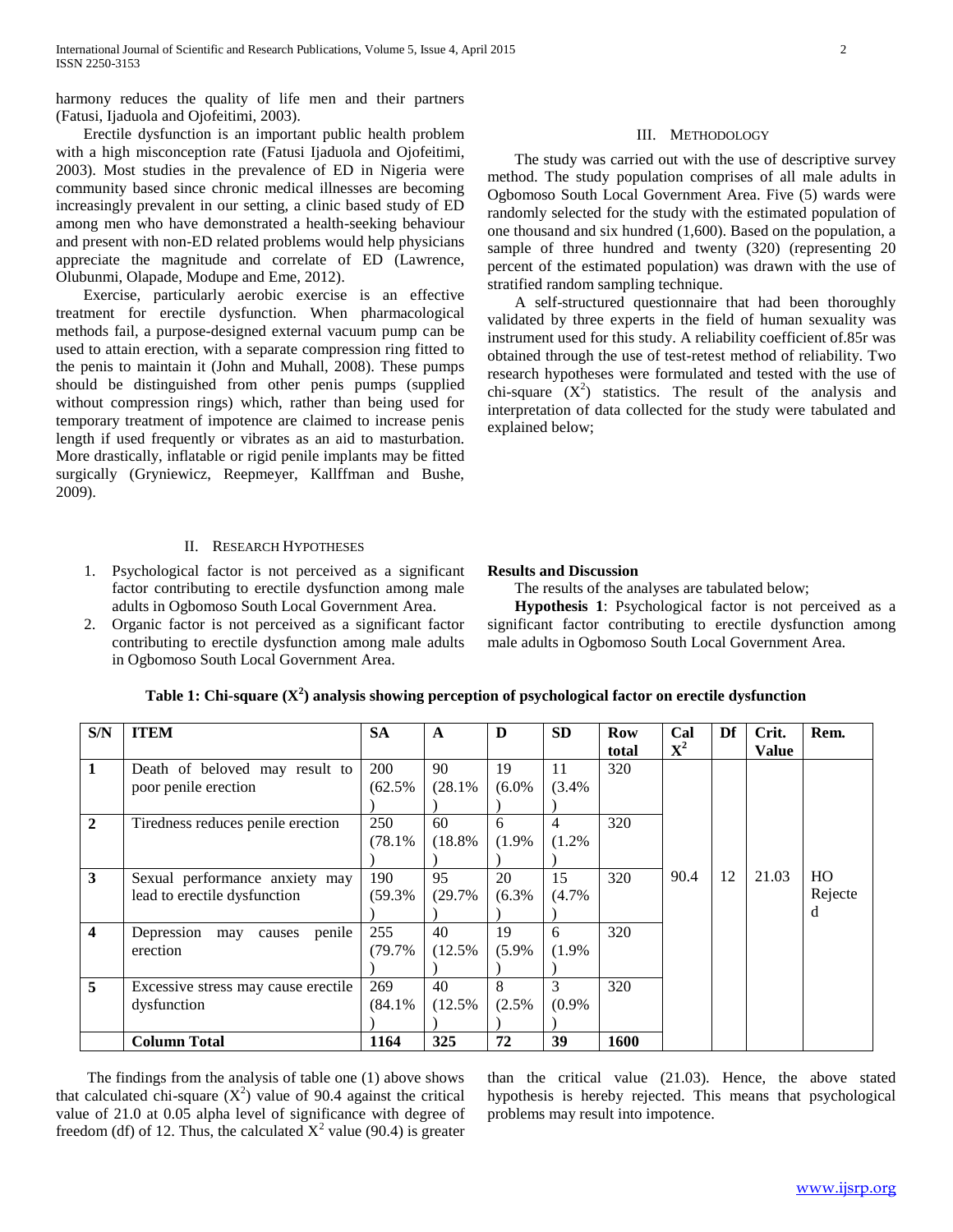**Hypothesis 2**: Organic factor is not perceived as a significant factor contributing to erectile dysfunction among

male adults in Ogbomoso South Local Government Area

|  | Table 2: Chi-square $(X^2)$ analysis showing perception of organic factor on erectile dysfunction. |
|--|----------------------------------------------------------------------------------------------------|
|  |                                                                                                    |

|                | <b>ITEM</b>                           | <b>SA</b> | $\mathbf{A}$ | D        | <b>SD</b>      | Row   | Cal         | Df | Crit.        | Rem.           |
|----------------|---------------------------------------|-----------|--------------|----------|----------------|-------|-------------|----|--------------|----------------|
|                |                                       |           |              |          |                | total | ${\bf X}^2$ |    | <b>Value</b> |                |
| 1              | Diabetes mellitus may result to       | 141       | 159          | 11       | 9              | 320   |             |    |              |                |
|                | poor penile erection                  | (44.1%    | (49.7%       | (3.4%    | (2.8%          |       |             |    |              |                |
|                |                                       |           |              |          |                |       |             |    |              |                |
| 2              | Aging is characterized with low       | 251       | 57           | 8        | $\overline{4}$ | 320   |             |    |              |                |
|                | penile erection                       | (78.7%    | (17.8%       | $(2.5\%$ | (1.3%          |       |             |    |              |                |
|                |                                       |           |              |          |                |       | 184.        | 12 | 21.03        | H <sub>O</sub> |
| 3              | result to<br>Arteriosclerosis<br>may  | 267       | 41           |          | $\overline{5}$ | 320   | 3           |    |              | Rejecte        |
|                | impotence                             | (83.4%    | (12.8%       | (2.2%    | (1.6%          |       |             |    |              | d              |
|                |                                       |           |              |          |                |       |             |    |              |                |
| $\overline{4}$ | Cardiovascular<br>disorders<br>affect | 187       | 105          | 19       | 9              | 320   |             |    |              |                |
|                | blood flow thereby reduce the         | (58.5%    | (32.8%       | $(5.9\%$ | (2.8%          |       |             |    |              |                |
|                | ability to form an erection           |           |              |          |                |       |             |    |              |                |
| 5              | Hypertension is characterized with    | 255       | 60           | 3        | $\mathfrak{D}$ | 320   |             |    |              |                |
|                | low penile erection                   | (79.7)    | (18.8%       | (0.9%    | (0.6%          |       |             |    |              |                |
|                |                                       |           |              |          |                |       |             |    |              |                |
|                | <b>Column Total</b>                   | 1101      | 422          | 48       | 29             | 1600  |             |    |              |                |

 The finding from analysis in the table two (2) above shows calculated chi-square  $(X^2)$  of 184.3 against the critical value of 21.03 at 0.05 alpha level of significance with degree of freedom (df) of 12. Since the calculated value is greater than the critical value, the above hypothesis is hereby rejected. This means that organic disorders can lead to erectile dysfunction.

#### IV. DISCUSSION OF FINDINGS

 Table 1 revealed that psychological factor was perceived as a significant factor responsible for erectile dysfunction among male adults. This finding is in accordance with Segraves (2010) that sexual performance anxiety; depression, bereavement, tiredness and stress can cause erectile dysfunction. This result also confirmed the finding of Peate (2005) who observed that negative feeling and mental disorders may lead to poor penile erection.

 Finally, table two (2) revealed that organic factor was perceived as a significant factor responsible for erectile dysfunction among male adults. This was justified by the assertions of Elbendary, El-Gamal and Saleri (2009) that organic causes of erectile dysfunction are common in older men with chronic diseases like diabetes mellitus, hypertension and arteriosclerosis. Peate (2005) added that aging, kidney failure and multiple sclerosis can result to erectile dysfunction.

#### V. CONCLUSION

 Based on the findings from the analysis of the tested hypothesis, the following conclusion were drawn

1. Psychological problems like sexual performance anxiety, depression, bereavement may result into impotence

2. Organic disorders such as chronic diseases like diabetes mellitus, hypertension and arteriosclerosis can lead to erectile dysfunction

### VI. RECOMMENDATIONS

 Based on the findings of the study, the following recommendations are made:

- 1. Men are encouraged to feel free to explain their emotional feelings to their love partners.
- 2. Couples are advised to embark on periodic medical check-up.

#### **REFERENCES**

- [1] Balon, R. (2008). Sexual dysfunction. The brain-body connection. Adv.psychosom Med. Basel, 29, 1-6.
- [2] Berrada, S., Kadri, N., Mechakra-Tahiri & Nejjari, C. (2003). Prevalence of erectile dysfunction and its correlates: a population-based study in Morocco. International Journal of Impotence, 15:41-46.
- [3] Costa, P., Avances C., & Wagner, L. (2003). Erectile dysfunction: knowledge, wishes and attitude. Results of a French study of 5,099 men aged 17-70 years. Prog Urology, 13(1), 85-91. Retrieved from http//www.ncbi.nlm.nih.gov/pubmed/12703359
- [4] Delgado, P. L., Brannan, S. K., Mallinckrodt, C. H., Tran, P. V., McNamcra, R. K., Wang, F., Watikin, J. G. & Detke, M. J. (2005). Sexual functioning assessed in 4 double-blind placebo and paroxetine-controlled trials of duloxetine for major depressive disorder. Journal of Clinical psychiatry, 66 (6): 686-692.
- [5] Dunn, M. E. (2004). Restoration of couple's intimacy and relationship vital to re-establishing erectile function. Journal of Americal Osteopath. Association. 104 (3), 6-10.
- [6] Elbendary, M. El-Gamal, O., & Salem, K. (2009). Analysis of risk factors for organic erectile dysfunction in Egyptian patients under the age of 40years. Journal of Andrology, 30,5.
- [7] Fatusi, A. O., Ijaduola, K. T., & Ojofeitimi, E. O. (2003). Assessment of andropause awareness and erectile dysfunction among men in Ile-Ife, Nigeria. Aging male, 6 (2): 79-85.